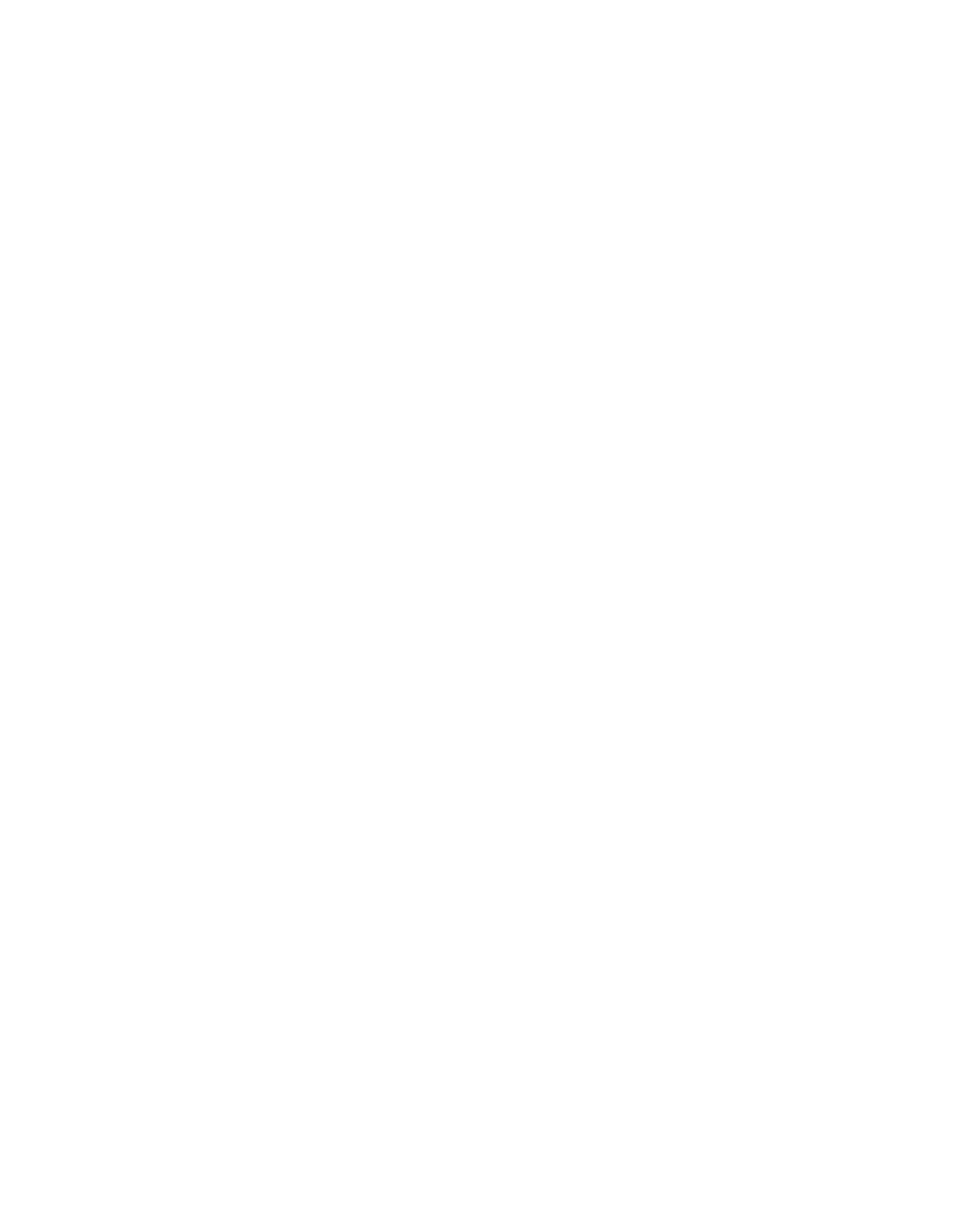# *Chapter XVI The Siege of Jerusalem*

# *Part I of the Sabbath Year of 36/35 B.C.E.*

ow we come to the evidence which, according to the advocates of sys-**N** ow we come to the evidence which, according to the advocates of systems "B" and "D," is the heart of the matter. The entire case for systems "P" and "D" rests upon the popular interpretation and translation of localize "B" and "D" rests upon the popular interpretation and translation of Josephus, *Antiquities*, 14:16:2, par. 475, which is part of his discussion about Herod's conquest of Jerusalem in 37 B.C.E. Josephus, as common translations would have it, writes:

> And acting in desperation rather than with foresight, they (the people of Jerusalem) persevered in the war to the very end—this in spite of the fact that a great army surrounded them and that they were distressed by famine and the lack of necessities, for a *εβδοματικον (hebdomatikon, i.e. seventh) year hap*pened to fall at that time. (Jos., *Antiq.*, 14:16:2)

As observed by Professor Placid Csizmazia, $<sup>1</sup>$  a noted expert in the ancient</sup> Greek language at the University of Dallas, the term εβδοματικόν (meaning "seventh"), which is utilized in this passage, means more than "the seventh year" in the general sense. If simply the "seventh" year was intended, the term £βδοµον would be used. Rather, it is "a formal, specific expression" denoting "the ritual, legal sense."<sup>2</sup> Josephus' use of the Greek term ἑβδοματικὸν, therefore, is a specific reference to a "sabbatical" year. This term, as a result, is often simply rendered "sabbatical" by translators.3

The advocates of systems "B" and "D," arguing from this premise, then concluded that at the time of Herod's siege of Jerusalem a sabbath year was in progress. Since the capture of the city is variously dated by these chronologists anywhere from the summer to the early fall of 37 B.C.E., this evidence, it is claimed, proves system "B," which would date this sabbath year from Tishri, 38 until Tishri, 37 B.C.E., or system "D," from Nisan of 37 until Nisan of 36 B.C.E.

# **A Contradiction?**

——————————

All would seem well for the above interpretations except for the fact that shortly thereafter in *Antiquities*, 15:1:1–2, Josephus openly contradicts it.

<sup>1</sup> For Professor Placid Csizmazia see above Chap. XIII, p. 184, n. 24.

<sup>2</sup> Letter to the author dated 09–08–87.

<sup>3</sup> E.g. Whiston, *Jos.*, p. 313; Marcus, *Jos.*, vii, p. 689; etc.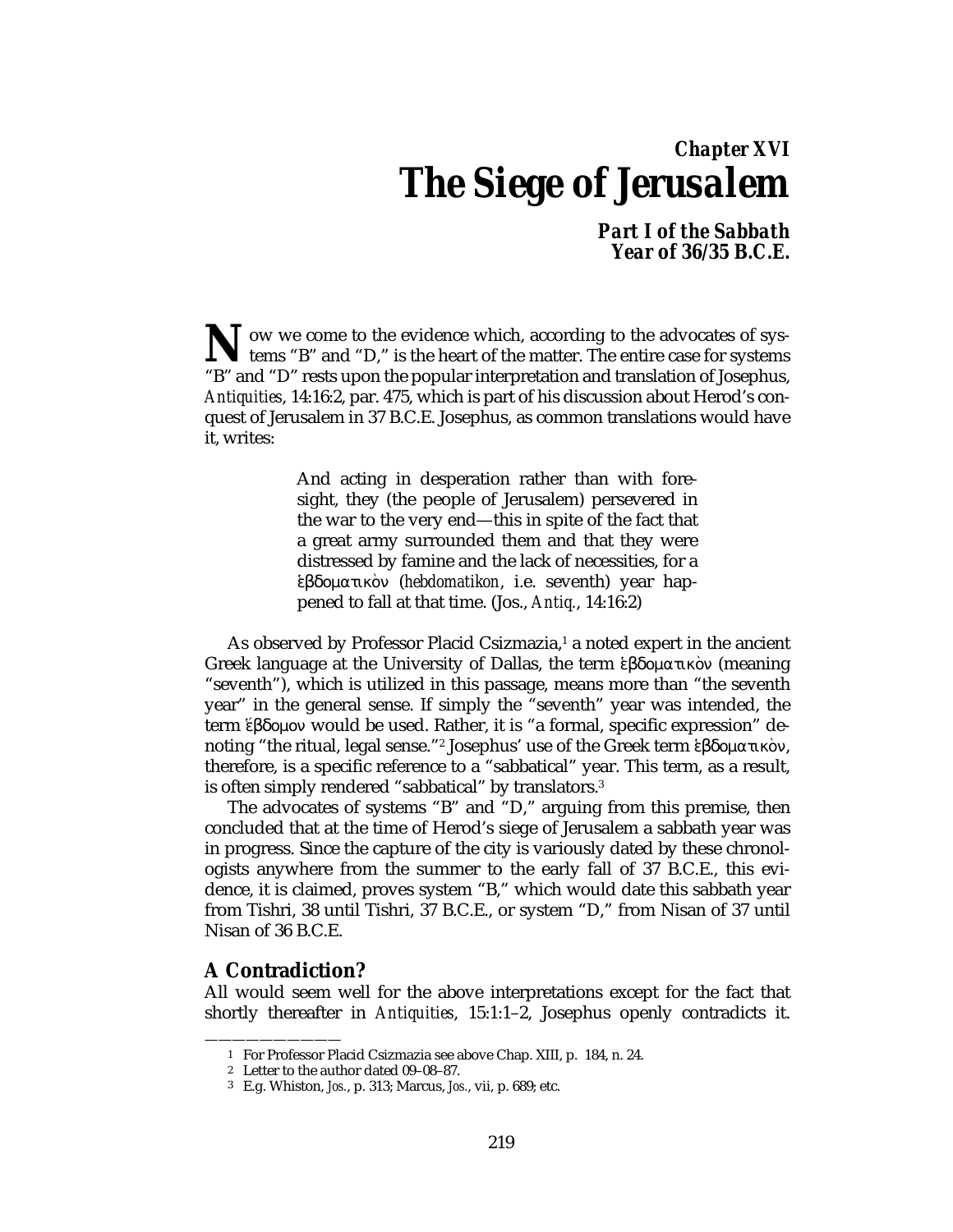While discussing the time shortly AFTER Herod the Great took the city, he makes the following comment:

> And there was no end to their troubles, for on the one hand their greedy master (Herod), who was in need (of money), was plundering them, and on the other hand the seventh year, WHICH CAME AROUND AT THAT TIME, forced them to leave the land unworked, since we are forbidden to sow the earth in that year. (Jos., *Antiq.*, 15:1:2)

Though Ben Zion Wacholder, who advocates system "C,"4 and Don Blosser, who advocates system "B,"5 disagree with each other as to which year represents the shemitah (year of rest), both do agree that this above passage from Josephus presents historians with a contradiction.

The Greek phrase "ενειστήκει γὰρ τότε," translated to mean, "which came around at that time," refers to the arrival of a sabbath year after Herod took the city. Wacholder writes that the sentence "seems to suggest that the Shemitah fell not during the siege but after it had ended, i.e., while Herod was master of Jerusalem."6

A fairer translation of this passage from Josephus is confirmed by experts in ancient Greek. Professor Juan Gamez of East Texas State University,7 after analyzing this verse, concluded that the meaning of the Greek phrase "ενειστήκει γάρ τότε" is much stronger than what Marcus and others would lead us to believe. Gamez states that Josephus used "the imperfect and not the aorist" and that the intent of the passage is to say that the Jews were "forced" or "compelled" to leave their fields unworked because "the seventh year was coming" or "was approaching." In his mind there is no doubt that Josephus was announcing the arrival of a sabbath year "after" Herod had mastered Jerusalem.8 Professor Csizmazia of Dallas University likewise concurred that this was the most obvious meaning of the phrase.<sup>9</sup>

### **Jerusalem Captured during a Non-Sabbath Year**

If the popular view of *Antiquities*, 14:16:2, is correct, that a sabbath year was in process BEFORE Herod took Jerusalem, then Josephus has contradicted himself on the subject within just a few pages: on the one hand saying that during the siege the Jews were observing a sabbath year, while on the other saying that at sometime AFTER Herod took the city a sabbath year approached. Neither can there be two sabbath years (i.e. a sabbath followed by a Jubilee). Not only did the Jews abandon the observance of the Jubilee years by this date but the nearest Jubilee, based upon Hezekiah's observance of a

<sup>4</sup> HUCA, 44, pp. 166f.

<sup>5</sup> HUCA, 52, p. 135.

<sup>6</sup> HUCA, 44, p. 166.

<sup>7</sup> Professor Gamez holds a Ph.D. in Spanish Languages and Literature, with M.A.s in Theology and Philosophy, a second major in Latin and Greek, and B.A.s in English and Italian with minors in German and French. Professor Gamez is now retired from the University. He has been of great assistance to the author on a number of occasions for which we offer him our thanks.

<sup>8</sup> Taped interview with Professor Gamez, dated 09–06–1987.

<sup>9</sup> Letters to the author from Professor Csizmazia dated 09–26–1987 and 10–04–1987.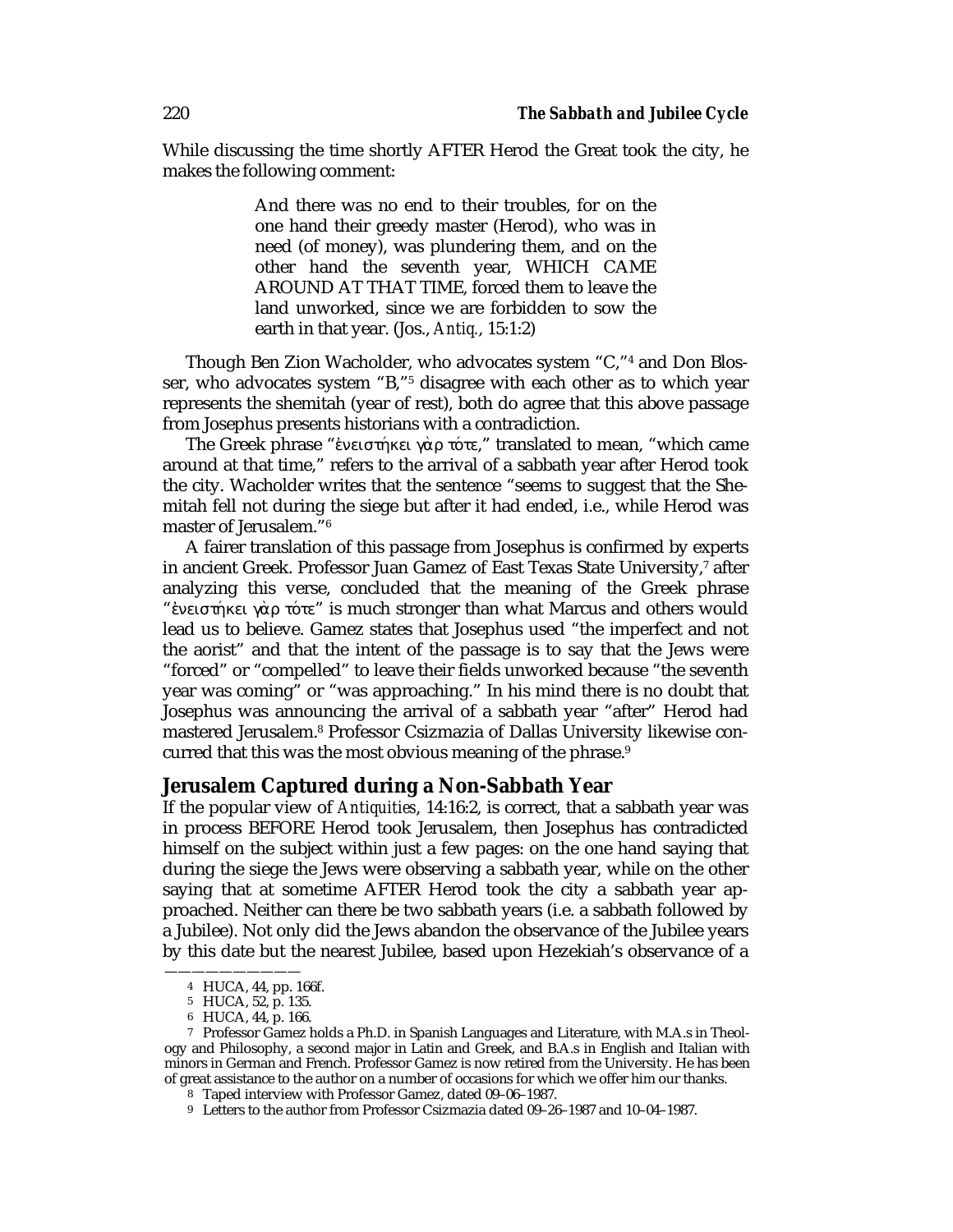#### **The Siege of Jerusalem** 221

Jubilee in his sixteenth year, occurred around 15 or 14 B.C.E., depending upon which sabbath cycle system one advocates.

But does Josephus really contradict himself? A close examination of the evidence proves that he did not. The error is actually made by the popular interpretation of *Antiquities*, 14:16:2, par. 475, not Josephus. What the chronologists have mistakenly assumed to have been a sabbath year in progress was in truth only a statement that a sabbath year was close at hand. In fact, the evidence from Josephus proves that a sabbath year was not possible in the year that Herod captured Jerusalem.

First, the Jews harvested crops in Judaea during the year of Herod's siege. This fact is expressly stated in Josephus, *Antiquities*, 14:16:2, shortly before the mentioning of the disputed "seventh year":

> And everything on the land outside the city had been carried off, so that nothing was left that might serve as food for men or beasts; and by secret raids also they caused a lack of provisions.

During a sabbath year the Jews are forbidden to plant or harvest their crops and they would not have done so under any circumstance. If it had been a matter of simply denying the enemy a source of food, the Jews of Jerusalem would not have carried it off (presumably to the city) but would have burned or otherwise destroyed it.

Yet the clear impression left by Josephus is that crops were being produced in the fields and raids had to be made to gather this food or otherwise it would be used by Herod's forces to continue the siege. That crops would be in the field in Judaea during a sabbath year within this period of Judaean history strains credulity.

Second, and most importantly, Josephus confirms the fact that there were many Jews in the army of Herod who were actively involved in the siege of Jerusalem—clearly an aggressive act and one that was forbidden under Jewish law during a sabbath year.<sup>10</sup> Herod himself, though Edomite by family, had married several Jewish women and also belonged to the Jewish faith.<sup>11</sup> If this had been a sabbath year the Jews in Herod's army would not have taken part in the siege. As the *War Scroll* confirms: "But in the year of release (sabbath) they shall mobilize no man to go into the army, for it is a sabbath of rest to the sovereign (Yahweh)."12

From the time that Herod arrived in Palestine in the spring of 39 B.C.E., after being rewarded with the kingship of Judaea by the Romans, great numbers of Jews had joined his army. Josephus writes:

> By this time Herod had sailed from Italy to Ptolemais and had collected a not inconsiderable force of both foreigners AND HIS COUNTRYMEN, and was

<sup>10</sup> See above Chap. XIV, pp. 207ff.

<sup>11</sup> See Chap. XXV, pp. 315f, and n. 56.

<sup>12</sup> 1QM, 2:8–9.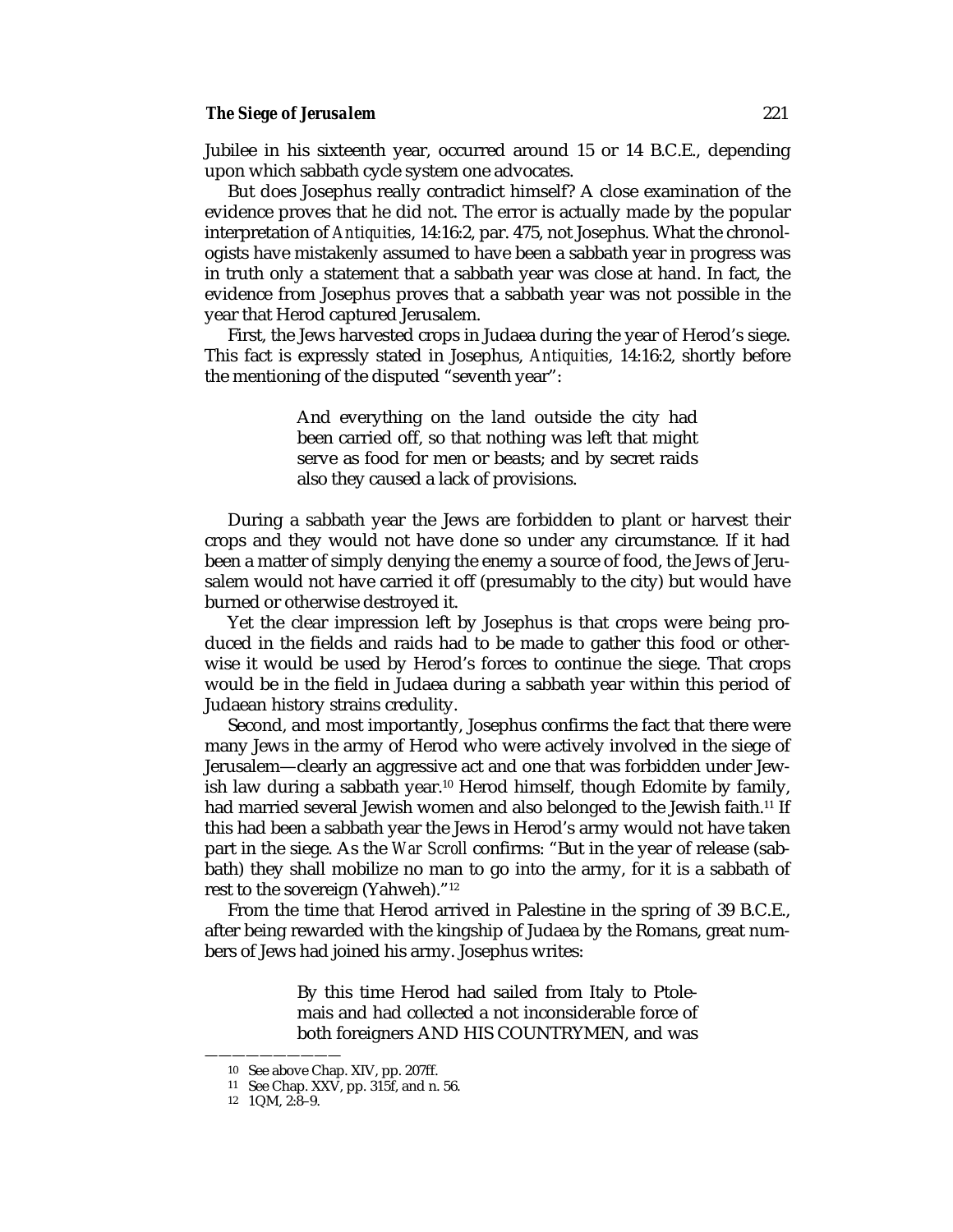marching through Galilee against Antigonus. . . . Nevertheless, Herod's strength increased day by day as he went forward, and all Galilee, except for a few of its inhabitants, came over to his side. (Jos., *Antiq.*, 14:15:1)

After taking Masada "the local inhabitants joined him."13 When he marched against Jericho he took "ten companies, five Roman and five Jewish, and a mixed mercenary force."14 In 37 B.C.E., just before Herod laid siege to Jerusalem, we are told that "many people streamed to him from Jericho and the rest of Judaea" and "multitudes of Jews now joined him daily from Jericho and elsewhere."15

That the Jews in Herod's army participated in the siege of Jerusalem is expressly stated by Josephus. He remarks that Herod took the city by storm and that, "soon every quarter was filled with the blood of the slain, for the Romans were furious at the length of the siege, while THE JEWS ON HER-OD'S SIDE were anxious not to leave a single adversary alive."16 Their participation is simply unthinkable if this had been a sabbath year (cf. Chapter XIV). In the year following the siege, meanwhile, we hear of no aggressive military activity by Herod or his army— indicative of a sabbath year.

# **The Solution**

All of this evidence, plus the fact that the year 36/35 B.C.E. fits precisely in the sabbath cycle sequence established since the fifteenth year of Hezekiah, dismantles the popular interpretation of Josephus, *Antiquities*, 14:16:2, par. 475, which would have Herod's siege occur during a sabbath year. How then can these two seemingly contradictory statements of Josephus both be true at the same time?

The solution to the problem lies in the period of Jewish history when there was a gradual shifting of the beginning date for the sabbath year from the first of Nisan—its original starting point—to the first of Tishri. Wacholder and others, for example, speak of "the gradual shifting of the New Year from Nisan to Tishri, which has been formalized into our Rosh Hashanah."17 But the exact period during which this shift took place remains obscure. As we shall demonstrate later on in our investigation, it was not formally adopted until the second century C.E. Nevertheless, the roots for this change extend backwards for several centuries.

To begin with, Josephus informs us that Nisan "was the first month for the festivals" and was reckoned "as the commencement of the year for everything relating to divine worship,"18 which surely would include the sacred sabbath year. Even as late as the time of the Rosh ha-Shanah (written near the start of the third century C.E.), "the first of Nisan is the New Year for

<sup>13</sup> Jos., *Antiq.*, 14:15:1.

<sup>14</sup> Jos., *Antiq.*, 14:15:2.

<sup>15</sup> Jos., *Antiq.*, 14:15:12, *Wars*, 1:17:6.

<sup>16</sup> Jos., *Antiq.*, 14:16:2, par. 479, *Wars*, 1:18:2, par. 351.

<sup>17</sup> HUCA, 44, p. 155.

<sup>18</sup> Jos., *Antiq.*, 1:3:3.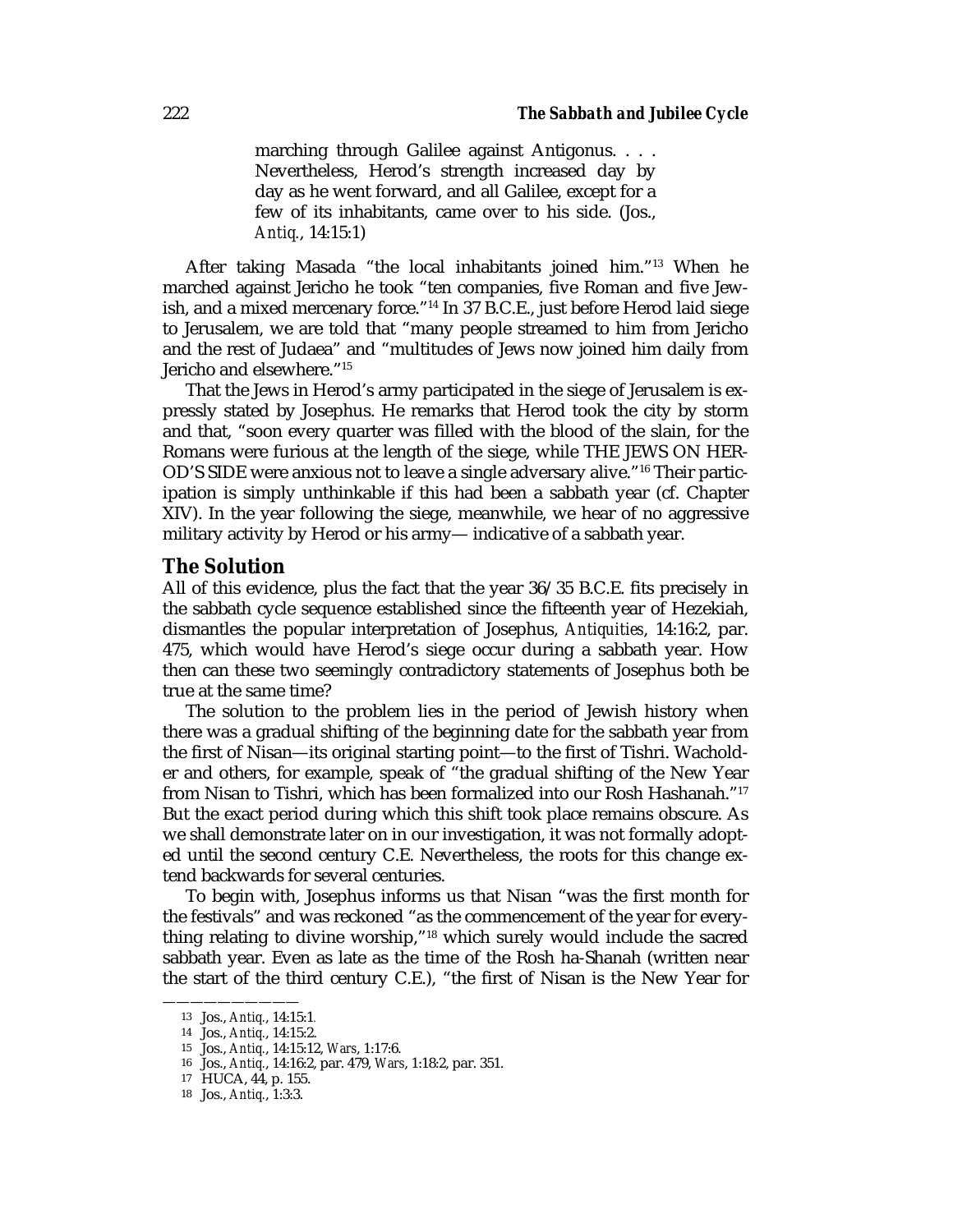#### *The Siege of Jerusalem* 223

kings and feasts."<sup>19</sup> But in the days of the Rosh ha-Shanah a change had been officially established. Now "the first of Tishri" was not only "the New Year" of foreign kings (i.e. the Greek or Seleucid era) but was extended to include the Jewish "Year of Release (sabbath year) and Jubilee years."20

This late second century C.E. Jewish Talmudic interpretation, nevertheless, is replete with errors. The rabbis of this late period misread Leviticus, 25:8–10, to mean that the trumpet of "liberty" was to be sounded in the seventh month of the 49th year in the Jubilee cycle, when in reality it was to be in the seventh month of the 50th year. The conclusion of this late rabbinic view naturally followed that the seventh month of the 49th year was thought to be the first month of the Jubilee celebration.<sup>21</sup>

To this initial error the rabbis added yet another. In an effort to "build a fence around the Law" they extended their interpretation for the Jubilee rituals to the regular sabbath years as well, thereby making the seventh month of the sixth year in the sabbath cycle the beginning of the sabbath year. There is no authority in Scriptures for this understanding.

In effect, at the time this ever expanding interpretation of building "a fence around the Law" was first adhered to, the sabbath year ritual was extended so that it would last one and one half years: from the seventh month of the sixth year until the end of the twelfth month of the seventh year. Later, when the first of Tishri became the official New Year's day even for regular non-sabbath years, the ritual was again reduced to only a year, but this time it began and ended with Tishri.

Important for our discussion is the fact that, prior to the second century C.E., the first of every year, including the sabbath year, began with the first of Nisan (a fact to which every Jewish document concerned with the subject prior to the second century C.E. testifies). Another tradition existed, however, which is highly germane to the issue of the sabbath year in Herod's reign. The Mishnah, in the part called the *Shebiith*, written about 200 C.E., asked:

> Until what time may a tree-planted field be ploughed in the year before the seventh year? The School of Shammai says: So long as this benefits the produce (of the sixth year). The School of Hillel says: Until Pentecost. And the opinion of the one is not far from the opinion of the other.<sup>22</sup>

> Until when may a white (unshadowed by trees)<sup>23</sup> field be ploughed in the year before the seventh year? Until the ground has dried (about May or June), [or] such time as the ground is still ploughed for planting out beds of cucumbers and gourds. Rabbi Simeon said:

<sup>——————————</sup> 19 R.Sh., 1:1.

<sup>20</sup> Ibid.

<sup>21</sup> See our comments in Chap. II.

<sup>22</sup> Shebi., 1:1.

<sup>23</sup> The expression "white fields" refers to fields unshaded by trees, see Danby, *Mishnah*, p. 40, n. 5.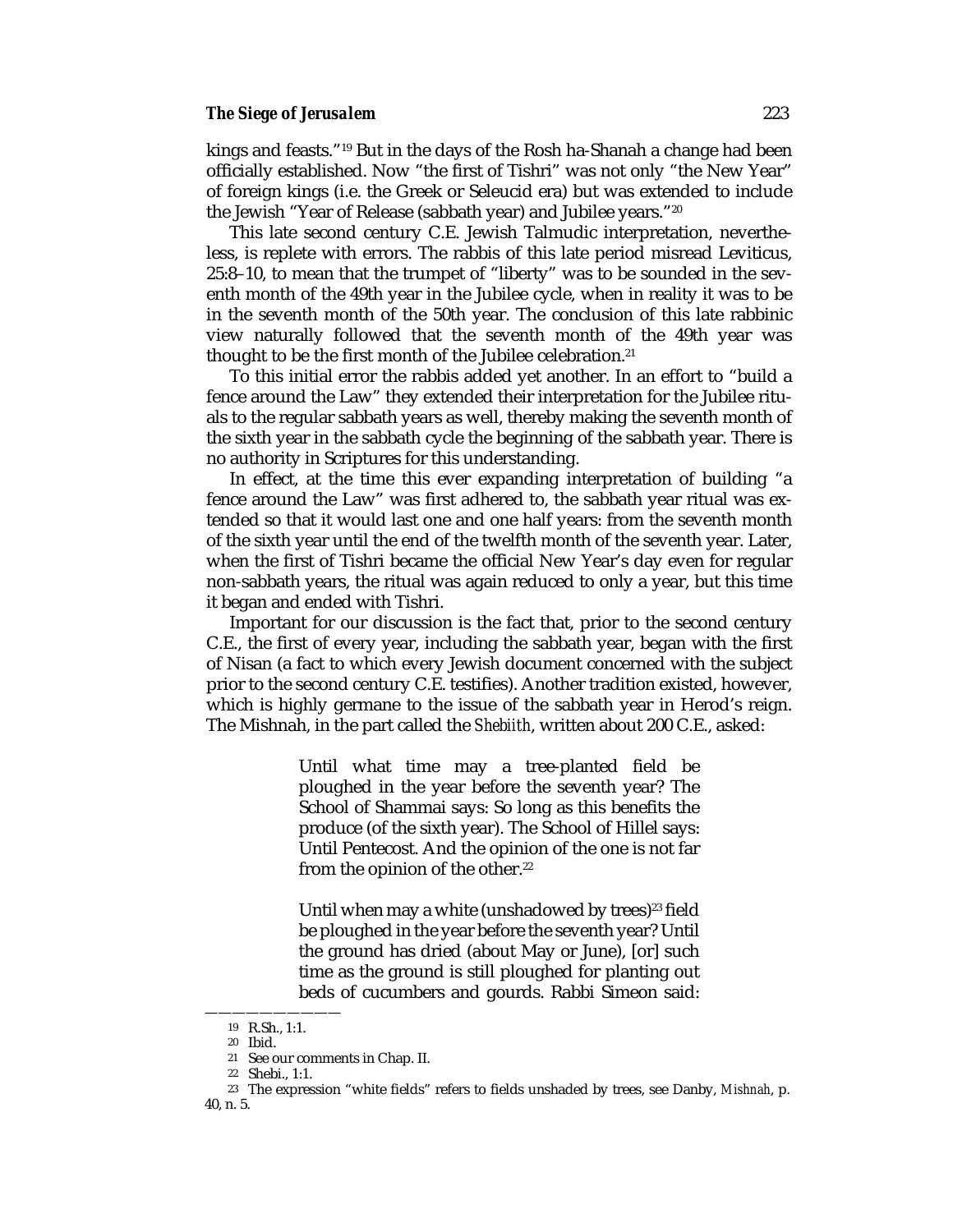You put the law for each man into his own hand! but, rather, a white field may be ploughed until Passover and a tree-planted field until Pentecost. Beds of cucumbers or gourds may be dunged and hoed until New Year;<sup>24</sup> so, too, irrigated fields . . . (etc.).<sup>25</sup>

The school of Hillel existed in the first century C.E. at the time of Josephus and Philo. Therefore, we can conclude that, despite the fact that the first of Nisan was the beginning of the sabbath year, the Jews had by this time established the custom of observing the sabbath year ritual of not sowing or harvesting their fields during the last half of the sixth year. The entire ritual, therefore, was actually one and one half years long!

It must be remembered that when the sabbath years were first implemented there was no requirement to stop planting and harvesting crops at any time before the first of Abib (Nisan). But from the latter part of the second century B.C.E., the Pharisees built up interpretations around the Law that went far beyond scriptural commands.<sup>26</sup> These interpretations included added rules and regulations for both the sabbath day and the sabbath year. As Zion Wacholder observes:

> The Pharisaic halakha required that the observance of the seventh year, like that of the seventh day, begin during the sixth year, in order to build a fence around the law.27

In effect, they had "built a fence" around the sabbath year by beginning the observance of not planting the fields during the several months before the seventh year actually got underway. The theory was that it was unnecessary to plant crops during the latter part of the sixth year which were intended to be harvested in the first part of the sabbath year. The intent, no doubt, was to prevent someone from crossing the sabbath year line, something one might be tempted to do if they were allowed to plant and harvest right up until the eve of the sabbath year.

An example of this theory is pronounced in the Babylonian Rosh ha-Shanah. It asked the question, "And how do we know (from the Scriptures) that we add from the profane on to the holy,"28 i.e., add from the ordinary week-day or year on to the holy sabbath day or sabbath year. It answers by stating:

> As it has been taught: In ploughing time and in harvest time you shall rest. Rabbi Akiba said: There was no need (for Scriptures) to specify the ploughing and

<sup>24</sup> The R.Sh., 1:1, defines the New Year for vegetables (e.g. cucumbers) as beginning on the first of Tishri (Oct.).

<sup>25</sup> Shebi., 2:1.

<sup>26</sup> Jos., *Antiq.*, 13:10:6.

<sup>27</sup> HUCA, 54, p. 128.

<sup>28</sup> B. R.Sh., 9a.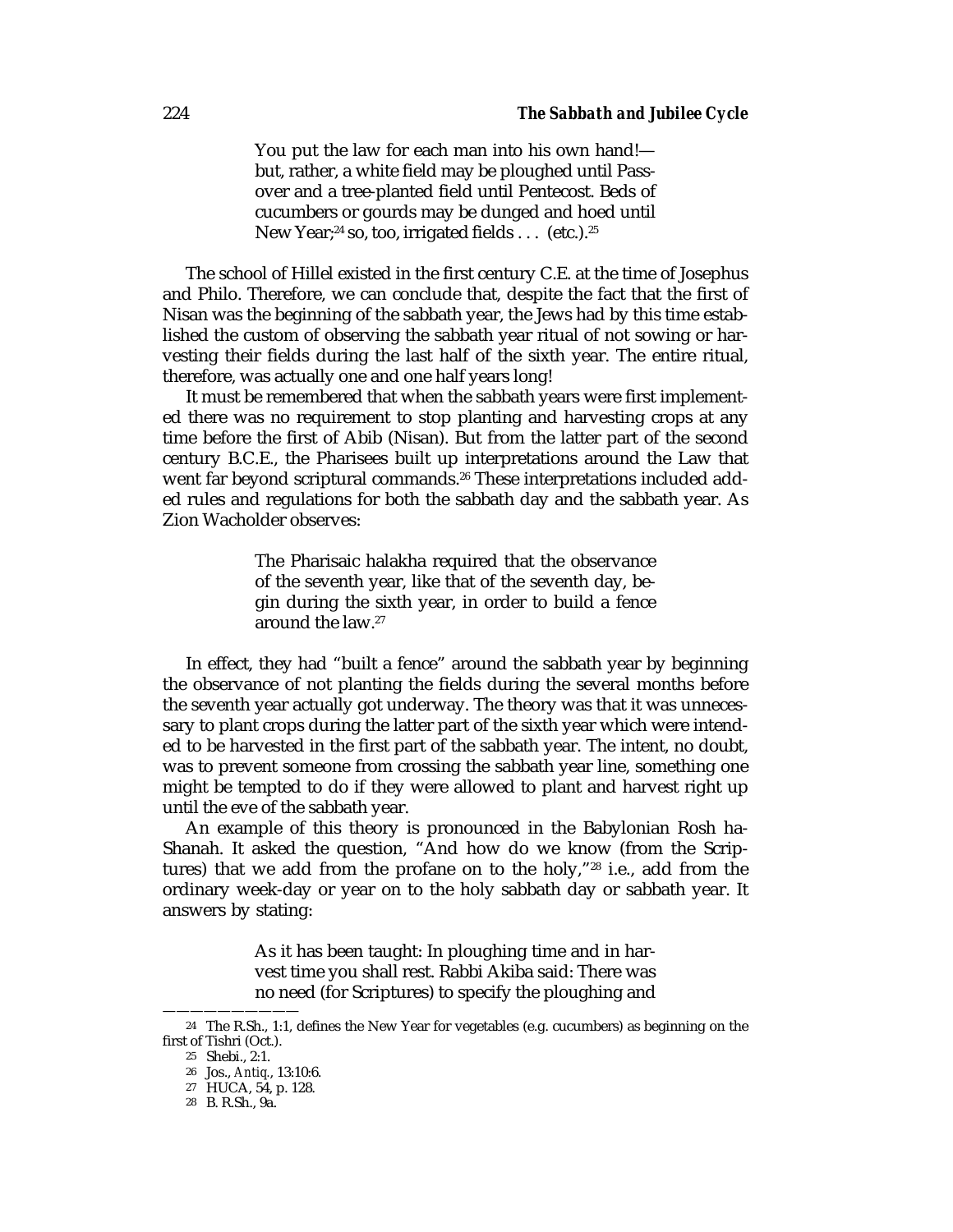harvest of the Sabbatical year, since this has already been mentioned [in] "your field you shall not sow," etc. What must be meant therefore is the ploughing OF THE YEAR BEFORE THE SEVENTH which is passing into the seventh, and the harvest of the seventh year which is continuing into the period after the seventh year.<sup>29</sup>

The effort to readjust the starting point of the sabbath year was in full harmony with their new interpretation for the observance of the sabbath day, which the rabbis of the Talmudic era also altered to include the latter part of the sixth day of the week. In the *Damascus Document*, for instance, which was found among the Dead Sea scrolls, we read:

> Concerning the sabbath, to observe it according to its ordinance: Let not a man do work on the sixth day (of the week) from the time when the sun's disk is its full width away from the gate, for that is what it says: "Observe the sabbath day to keep it holy."30

In short, as one would discontinue work in the late afternoon of the day before the weekly sabbath, the Pharisees—who were the dominant sect among the Jews and to whose formulas the others would submit $31$  established that one must also discontinue planting and harvesting crops of the field in the latter part of the sixth year before the sabbath year actually began. Only later, in the mid to late second century C.E., was this interpretation transformed into an official change of the New Year's day for the sabbath year, altering it from the first of Nisan back to the previous first of Tishri.

Now these circumstances return us to the events of the year 37/36 B.C.E. when Herod captured Jerusalem. In *Antiquities*, 14:16:2, par. 475, Josephus is discussing the period just before the capture of Jerusalem by Herod. It is true that the term εβδοματικόν, used in this passage, is to be understood in a "ritual, legal sense" and implies a sabbath year. But what has seemingly gone unnoticed is the fact that the term κατά ταῦτ', also used here, has been commonly translated to mean, "to fall at that time."

Kατά ταῦτ', as Professor Csizmazia points out, is "a vague, approximative formula of time: 'about the time of these events.' So it can be rightly assumed that Josephus did not say explicitly that the year of the siege was the sabbatical year but it was 'about'; and so the thought of it added to the misery and mad desperation of the citizens, namely that the hardships of the siege would be followed by the restrictions of the sabbatical year."32

Ralph Marcus also allowed that Josephus could have been "referring, rather vaguely, to a sabbatical year that began soon after the fall of Jerusalem."33

<sup>29</sup> Ibid.

<sup>30</sup> DR, 13.

<sup>31</sup> Jos., *Antiq.*, 18:1:3–4.

<sup>32</sup> Letter to the author dated 09–26–87.

<sup>33</sup> Marcus, *Jos.,* vii, p. 695, n. a.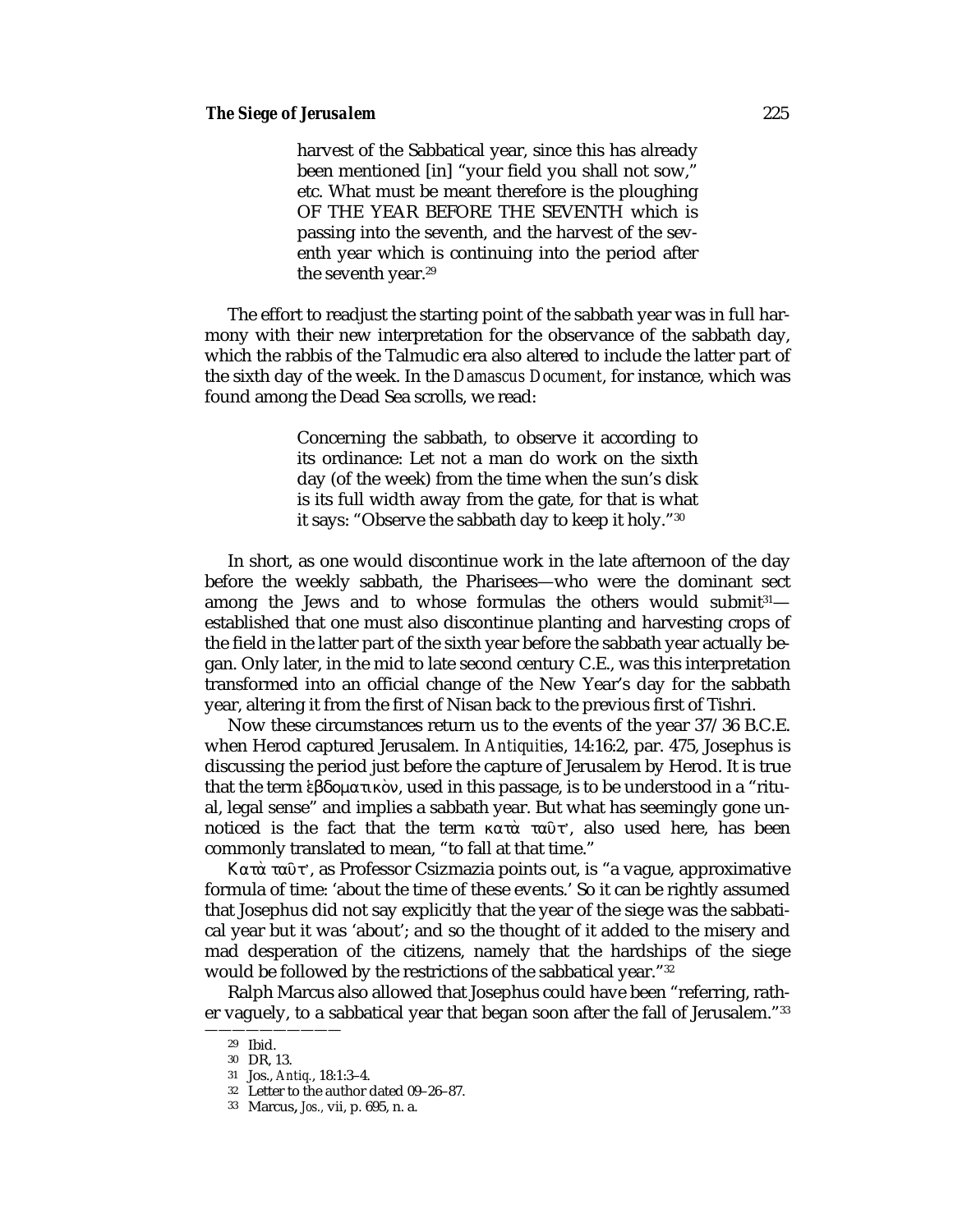Marcus, an advocate of system "C," nevertheless, assumes that Jerusalem fell in the summer and that this approaching sabbath year arrived with Tishri of 37 B.C.E. Jerusalem actually fell into Herod's hands well after October, as we shall see in Chapter XIX. Nevertheless, Marcus makes the proper point that, "If the inhabitants of Jerusalem were distressed by famine" during the siege, "they would not be able to lay in an extra supply of provisions for the latter part of the sabbatical year."34

Even more to the point, as this study shall demonstrate in Chapters XIX and XX, the inhabitants of Jerusalem were suffering from shortages and famine because Herod's army had come against the city towards the end of the winter of 38/37 B.C.E., which circumstance kept the Jews of the city from harvesting their spring and summer crops. This plight was further aggravated because the arrival of Herod's army was followed by a long siege. The fact that the Jews of the city were unable to plant any crops both during the war and after the close of the war added severely to their distress.

Our problem is solved once we understand that Josephus was trying to convey the idea that the Jewish custom of not planting their fields in the latter part of the sixth year was now in effect because the sabbath year was close at hand. The sabbath year which fell "about the time of these events" was to arrive in the next few months. Regardless of their inability to resupply themselves—even though a great army surrounded them and they were in distress because of the famine and lack of necessities created by the long siege—they persevered in the war. The passage in question, therefore, should actually be translated as follows:

> And acting in desperation rather than with foresight, they persevered in the war to the very end this in spite of the fact that a great army surrounded them and they were distressed by famine and lack of necessities, for there was a seventh (sabbatical) year about the time of these events. (Jos., *Antiq.*, 14:16:2)

Support for this interpretation is actually found in the other important passage of *Antiquities*, 15:1:2, par. 7, which discusses the plight of the Jews in a period AFTER Herod took the city.

> And there was no end to their troubles, for on the one hand their greedy master, who was in need (of money), was plundering them, and on the other hand the seventh (sabbatical) year was approaching, forcing them to leave the land unworked, since we are forbidden to sow the earth in that year.

This passage clearly demonstrates that planting season had arrived. Planting season occurred during the months of Khisleu (Nov./Dec.) through Adar

<sup>——————————</sup> 34 Ibid.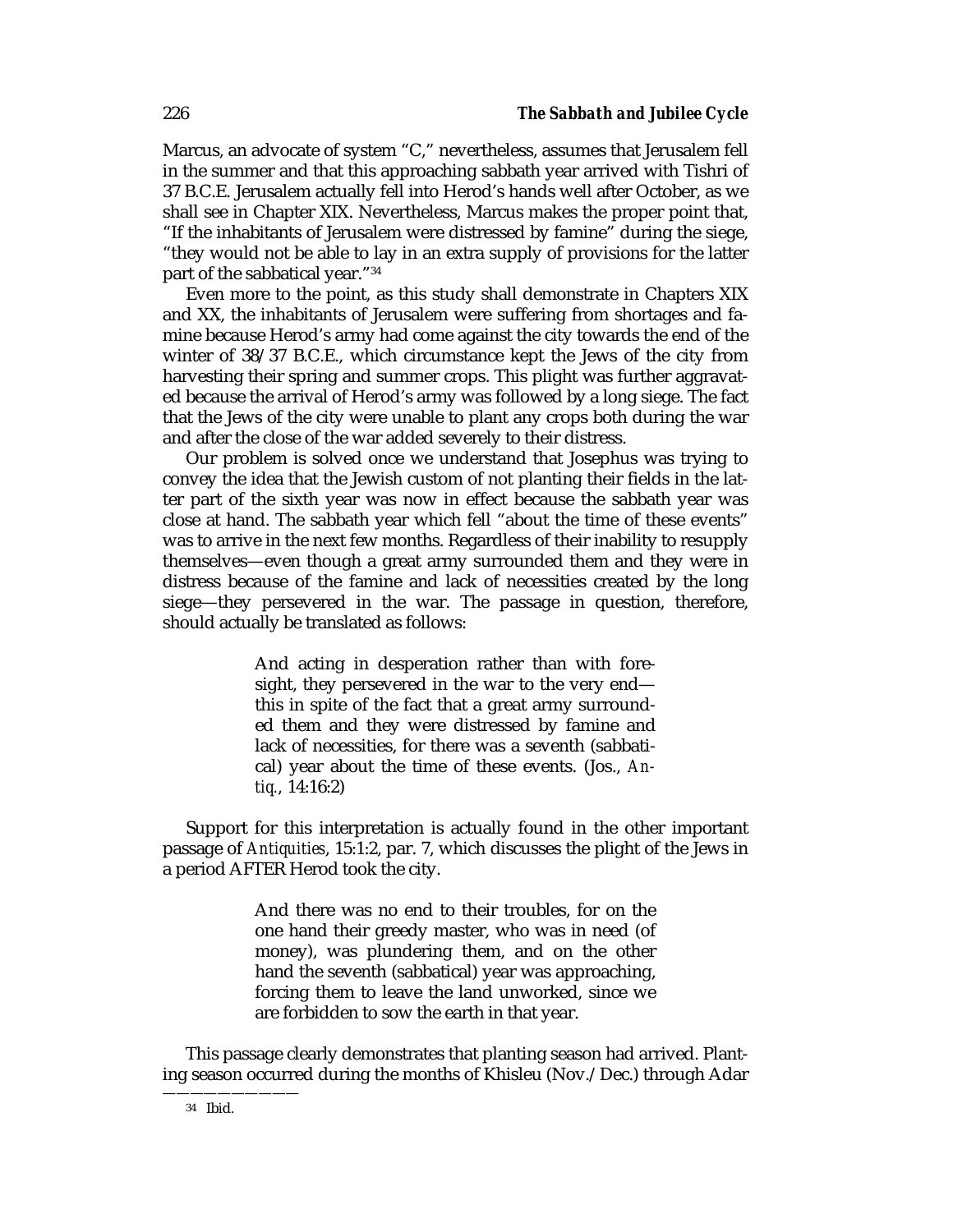#### *The Siege of Jerusalem* 227

(Feb./March),35 which shows that Herod was in control of the city during those months just prior to the arrival of the new year. Therefore, because of Jewish Talmudic laws, the Jews did not even have the benefit of their crops before the sabbath year began, for they were "forbidden to sow the earth" in the last months of the year prior to the approaching sabbath year.

# **Conclusion**

When placed in historical context, we find that both passages from Josephus, dealing with the sabbath year at the time of Herod's conquest of Jerusalem, are true. The ritualistic practices of the sabbath year that were associated with the latter part of the sixth year were in effect during Herod's siege of Jerusalem (37/36 B.C.E.). As we shall see in Chapter XIX, Herod actually conquered Jerusalem on the tenth of Tebeth (Jan. 2), 36 B.C.E. This detail speaks to the desperate fanaticism of the defenders of Jerusalem who continued in spite of their inability to harvest their crops after the army of Herod arrived outside the walls of the city or to plant crops during the latter part of the siege.36 Nevertheless, the sabbath year of 36/35 B.C.E., Nisan reckoning, was still rapidly approaching after Herod took the city.

This conclusion is supported by the fact that the Jews were harvesting crops in the summer of 37/36 B.C.E. (before the month of Tishri [Sept./Oct.]) in the early stages of the siege against Jerusalem. The events of Herod's thirteenth through seventeenth years will also verify that the year 36/35 C.E., Nisan reckoning, was a sabbath year (Chapter XXI).

It is clear from this evidence that there is no contradiction between *Antiquities*, 14:16:2 and 15:1:2.37 The year that Herod besieged Jerusalem was not a sabbath year, but the sixth year in the sabbath cycle. In the latter part of this sixth year, as part of an effort to build a fence around the sabbath law, the Jews observed the custom of not planting or harvesting any crops. Then, after Herod captured Jerusalem, a sabbath year did arrive. This sabbath year began on the first of Nisan, 36 B.C.E., in full accord with the system "A" cycle established by our other documented sabbath years (Chart B).

<sup>——————————</sup> 35 HBC, pp. 33f.

<sup>36</sup> Jos., *Antiq.*, 14:16:2.

<sup>37</sup> See App. C.